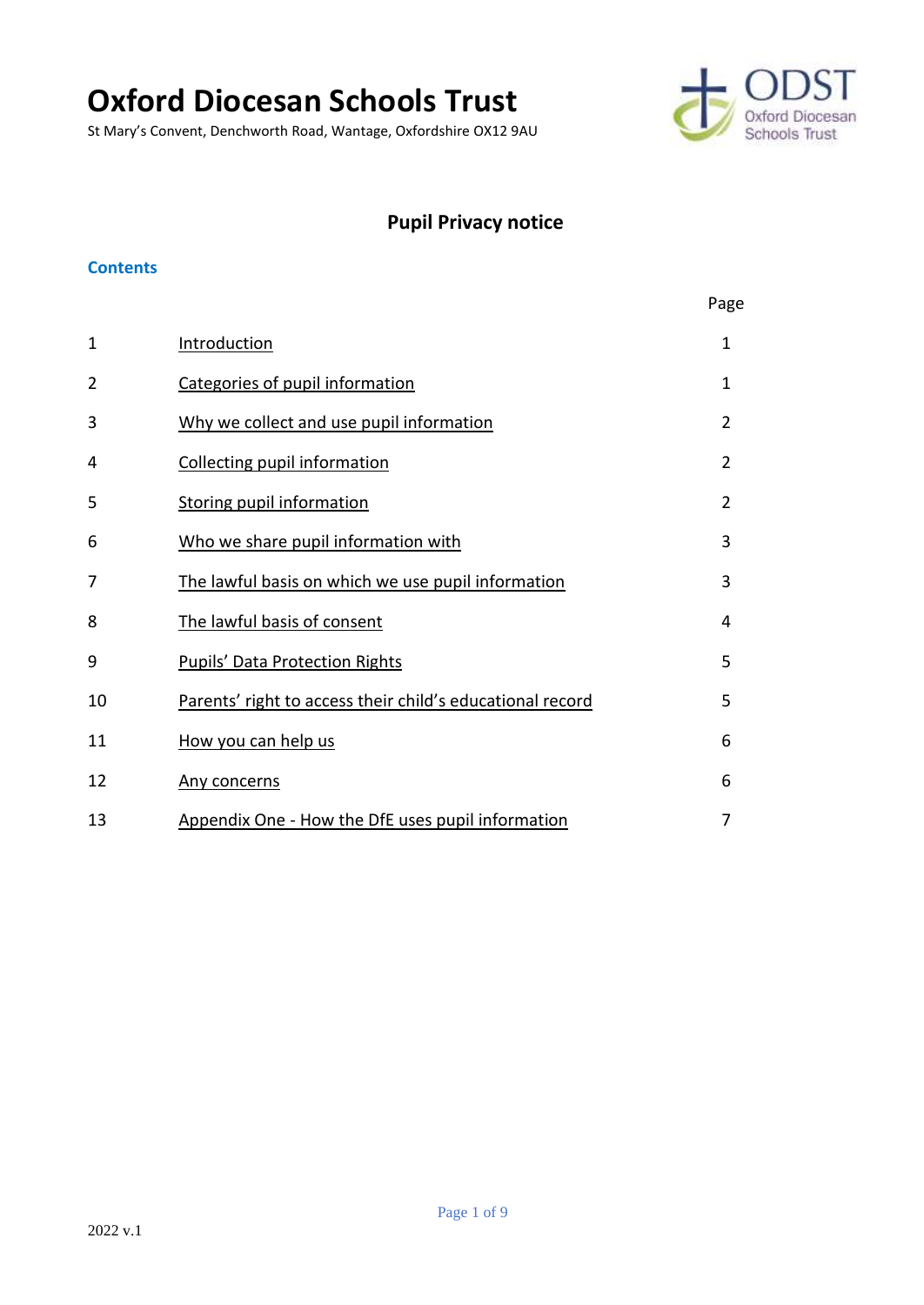## <span id="page-1-0"></span>**1. Introduction**

The schools that are part of the Oxford Diocesan Schools Trust (ODST) collect and use personal information about pupils so that they can operate effectively, meet their legal obligations and the Trust can fulfil its educational purpose.

This privacy notice explains how pupils' information is collected, stored and used (i.e., processed), as well as what rights pupils have in relation to our processing of their information.

If you would like to discuss anything in this privacy notice at any time, please contact:

| School Lead:             | name, contact details                                                                                                              |
|--------------------------|------------------------------------------------------------------------------------------------------------------------------------|
| Data Protection Officer: | DPO - Mike Bingham, Operations Manager, ODST,<br>mike.bingham@oxford.anglican.org,<br>Dpo.odst@oxford.anglican.org<br>07342 997243 |

## <span id="page-1-1"></span>**2. The categories of pupil information we process includes:**

- **Personal identifiers and contacts**, e.g., name, unique pupil number, contact details and address, identification documents, photographs, CCTV images if applicable
- **Characteristics**, e.g., ethnicity, language, pupil premium and free school meal eligibility
- **Attendance information**, e.g., sessions attended, number of absences and reasons, any previous schools attended
- **Assessment and attainment**, e.g., SATs data
- **Medical and administration**, e.g., child health, dental health, allergies, medication and dietary requirements, doctor's information
- **Special educational needs**, including details of the SEN needs of pupils
- **Behavioural information**, e.g., behavioural incidents, exclusions and any alternative provision put in place
- **Safeguarding information**, e.g., court orders, professional involvement
- **Additional educational activity information**, e.g., involvement in school trips, after school clubs, sporting events.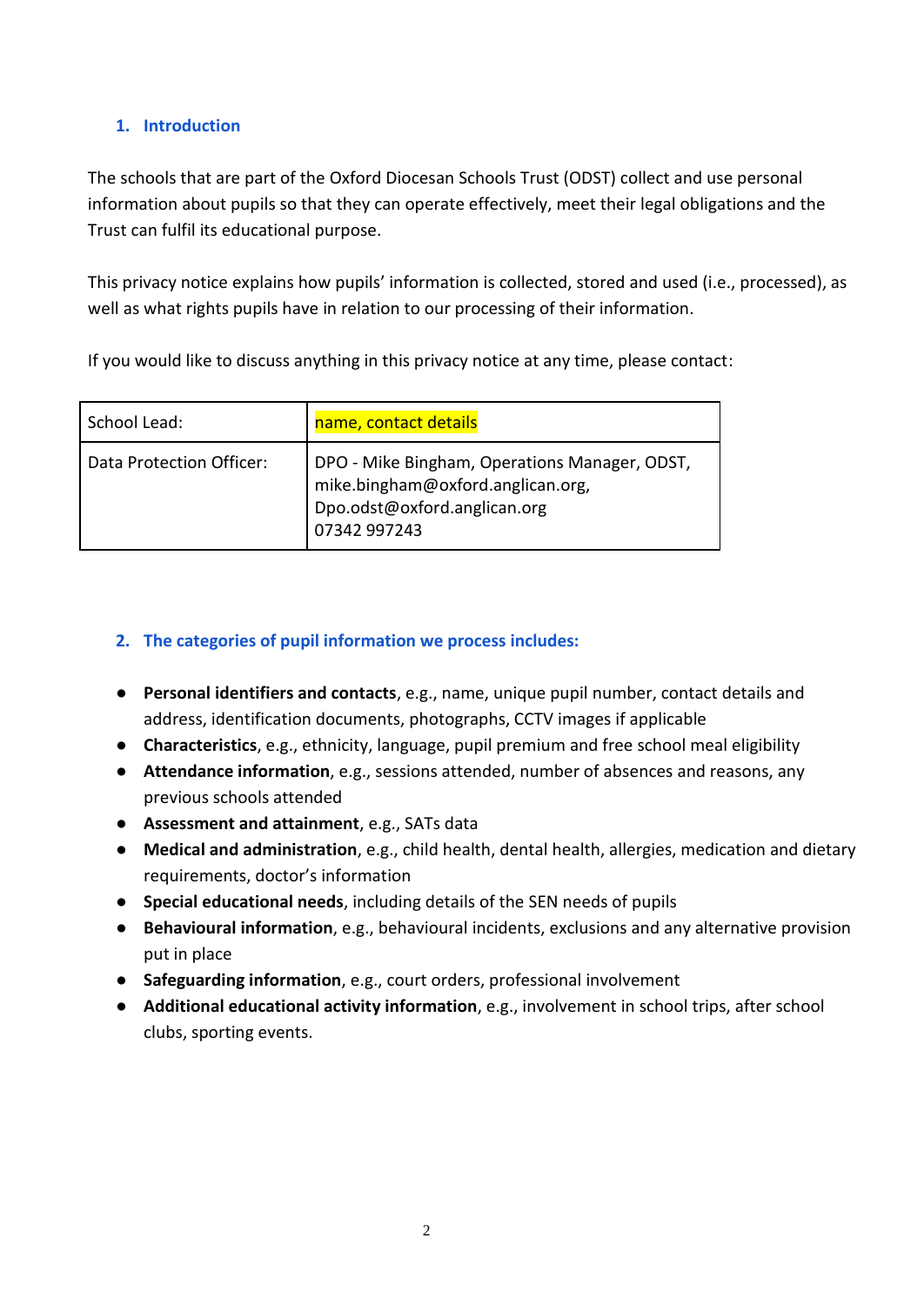## <span id="page-2-0"></span>**3. Why we collect and use pupil information**

The personal information we collect, and use is essential for us to operate effectively as a school and trust and meet our legal obligations.

We collect and use pupils' personal information for the following purposes:

- a. Support pupil learning
- b. Monitor and report on pupil attainment and progress
- c. Provide appropriate pastoral care
- d. Protect the welfare of pupils and others in our school
- e. Meet our legal obligations
- f. Administer school admissions
- g. Run our school safely and effectively
- h. Assess the quality of our services.

#### <span id="page-2-1"></span>**4. Collecting pupil information**

We collect information about pupils before they join our school and keep this updated as necessary.

Most of the personal information we process is provided directly by parents when their child joins us. The majority of information provided by parents is mandatory, but some may be provided on a voluntary basis. Whenever we collect pupil information from parents, we will make it clear whether providing it is mandatory or optional.

We may also receive information via secure transfer from another school or setting, or from external professionals supporting a pupil (e.g., educational psychologists, speech therapy etc).

#### <span id="page-2-2"></span>**5. Storing pupil information**

A significant amount of personal information is stored electronically, e.g., in our management information database and curriculum network. Some information may also be stored in hard copy format in lockable cabinets.

We hold pupil information in line with the retention schedule the Trust's Data Retention Policy

#### <span id="page-2-3"></span>**6. Who we share pupil information with**

We routinely share pupil information with: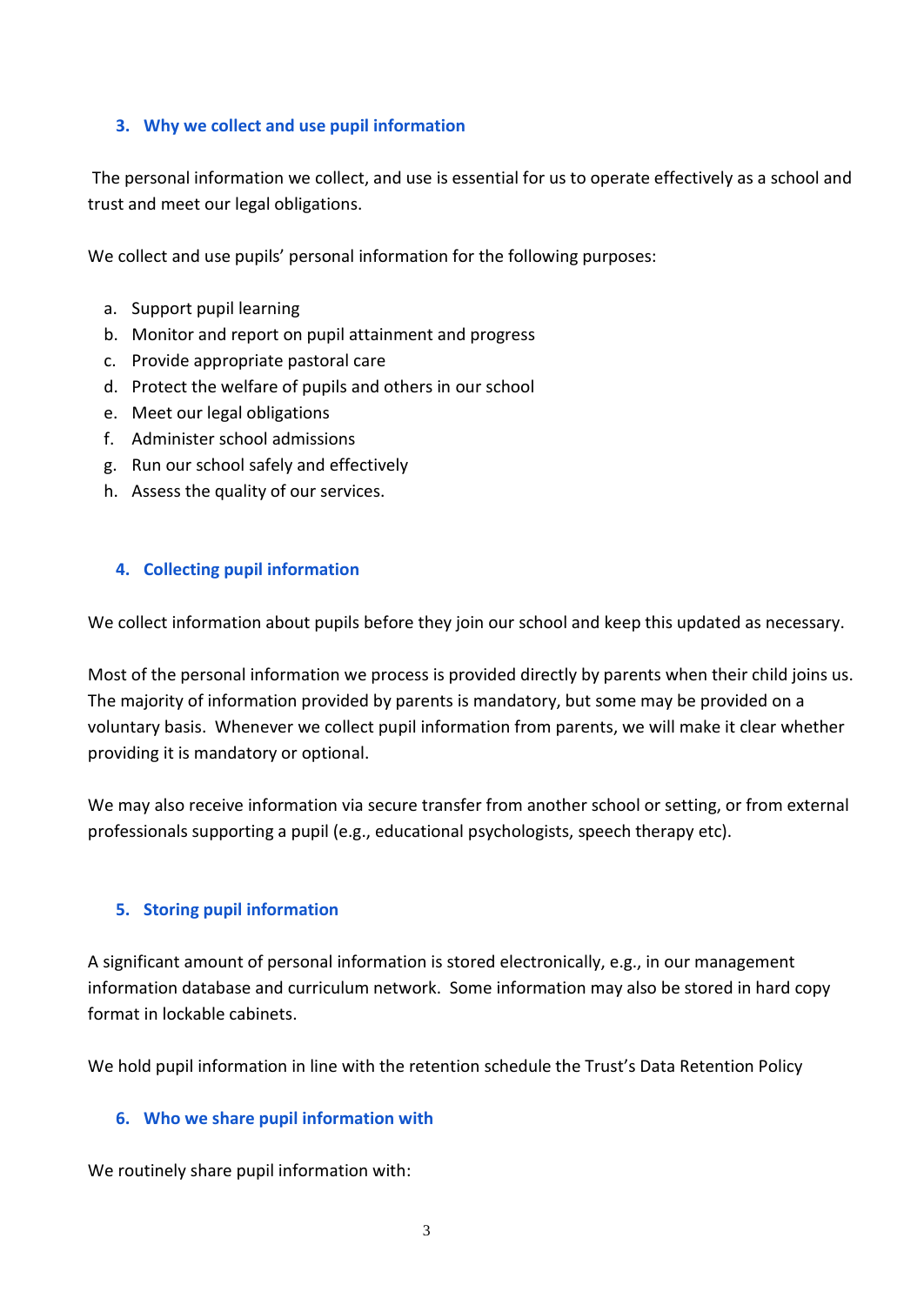- Schools that pupils attend after leaving us
- Our local authority to support it in meeting its statutory duties, e.g., school admissions
- Department for Education (DfE), e.g., statutory data collections (see Appendix One for information on how the DfE uses pupils' information)
- Companies providing services to our school, e.g., catering, educational software, photography, communication services

From time to time, we may also share pupil information with third parties, including:

- NHS health professionals, including the school nurse
- Educational psychologists
- Education Welfare Officers
- Prevent teams to meet the Prevent Duty on schools
- Police and law enforcement agencies
- Courts, if ordered to do so
- Research organisations
- Charities and voluntary organisations.

We do not share information about our pupils with anyone without consent unless the law and our policies allow us to do so.

When we share pupil information with third parties, we will always ensure that we share the minimum amount of information necessary for the purpose of the sharing. We will also require them to keep pupil personal information secure and to treat it in accordance with data protection law.

## <span id="page-3-0"></span>**7. The lawful basis on which we use this information**

ODST as a data controller, needs to comply with the UK's General Data Protection Regulation (GDPR) and the UK Data Protection Act 2018. We are required to ensure we have a lawful basis under the GDPR for any processing we carry out on personal data.

Under Article 6 of the GDPR, the lawful bases we rely on for processing pupil information are:

- We need to comply with a **legal obligation**, e.g., DfE data returns
- We need to meet our **public task** of running our school and keeping everyone safe
- We have a **legitimate interest**
- We have obtained **consent** to use personal information in a certain way
- We need to protect someone's life (**vital interests)** in an emergency

Some pupil information requires extra protection because it is considered more sensitive. This includes race, ethnicity, religious beliefs, medical conditions, genetic information and biometric data.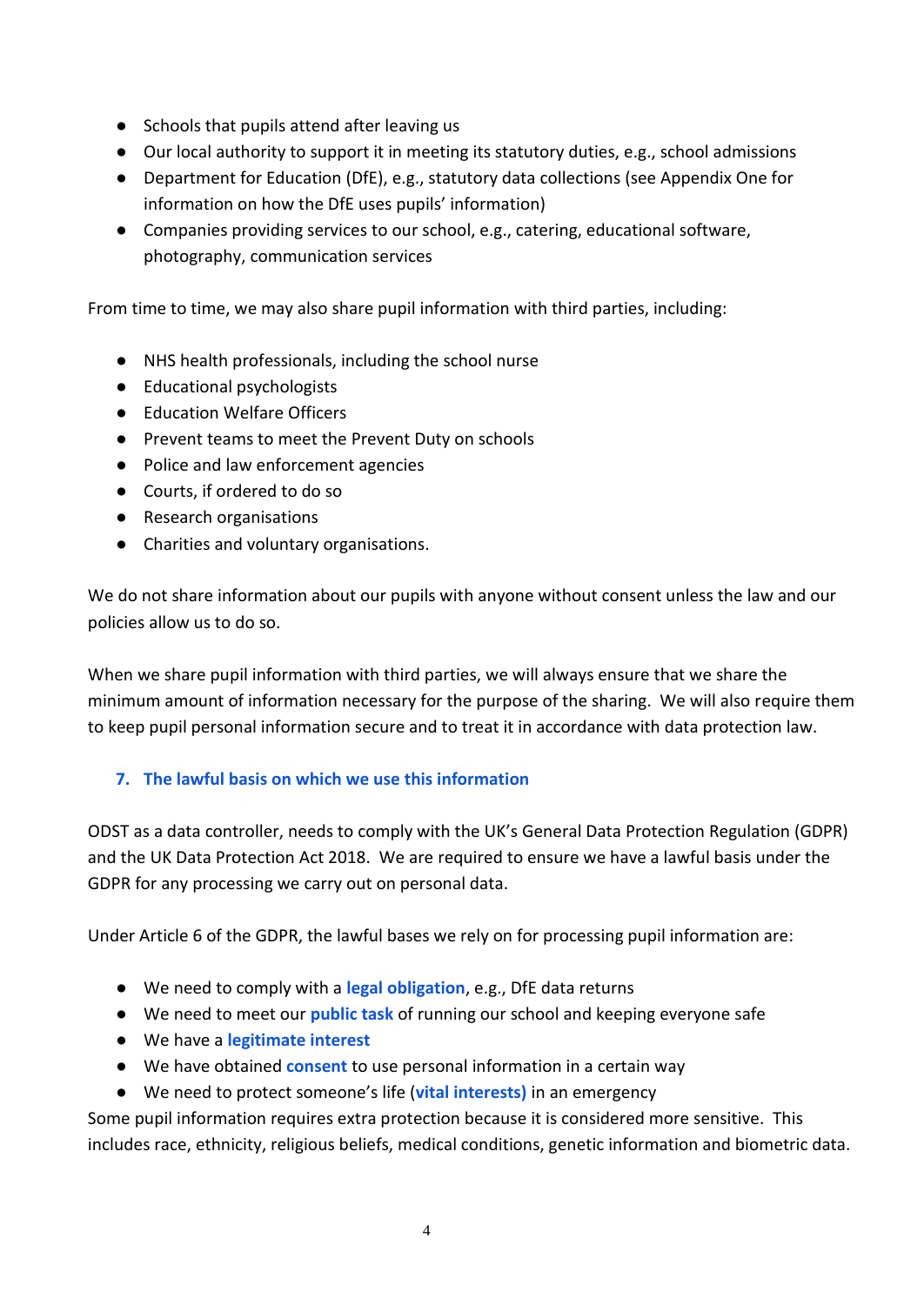Under Article 9 of the GDPR, if we are processing special category data, we will also rely on one of the following lawful conditions:

- We have **explicit consent**
- To meet our obligations as a data controller, or those of data subjects, in connection with **employment, social security and social protection**
- To meet our **public interest** task of keeping pupils safe and ensuring **equality of opportunity/treatment**
- To establish, exercise or defend **legal claims**
- To protect someone's life (**vital interests**) in an emergency.

In addition, under the UK's Data Protection Act 2018, we rely on the processing conditions at Schedule 1 part 1, paragraphs 8 and 18. These relate to the processing of special category data for safeguarding and equality of opportunity/treatment. Our Appropriate Policy Document provides more information about this processing.

## <span id="page-4-0"></span>**8. The lawful basis of consent**

Whenever we rely on consent as our lawful basis, it must be freely given, informed and clear. It can also be withdrawn at any time by contacting the school lead (details on the first page).

## <span id="page-4-1"></span>**9. Pupils' Data Protection Rights**

Under the GDPR pupils have the right to request access to the information about them that we process (a **subject access request)**.

Where a child does not have the maturity to understand their own data rights, a parent can make a subject access request on their behalf. It is generally considered that around the age of 12 a child is mature enough to understand and request access to their information.

Therefore, in our Trust, parents are able to make an access request on behalf of their child, although we will always consider this on a case-by-case basis.

To make a request for your child's information, please contact the school lead (details on first page).

Pupils (or parents on their behalf, as above) also have the right to:

- Have their personal data corrected if it is inaccurate or incomplete
- Request the deletion or removal of personal data where there is no compelling reason for its continued processing
- Restrict the processing of their personal data (i.e., permitting its storage but no further processing)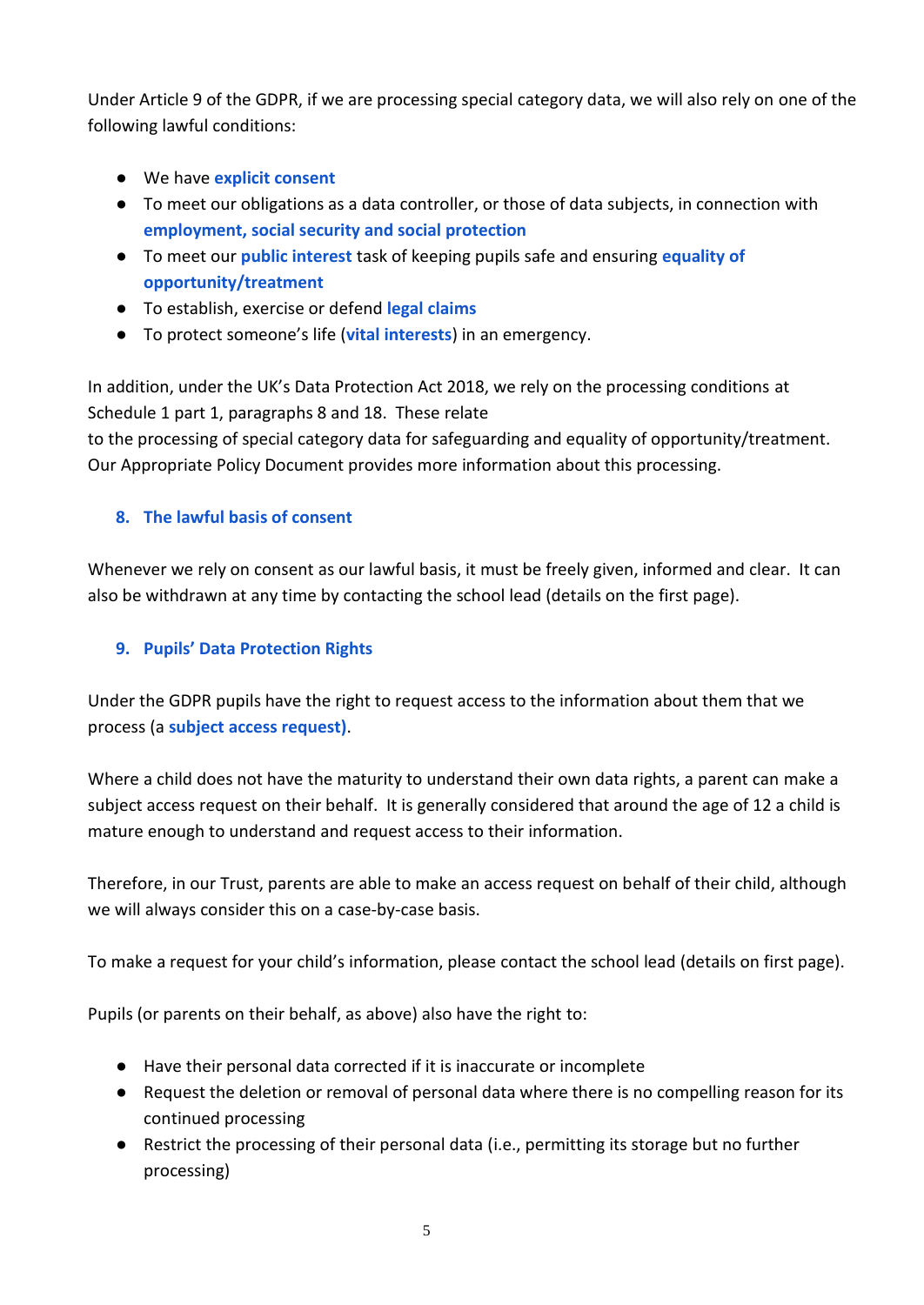- Object to direct marketing (including profiling) and processing for the purposes of scientific/historical research and statistics
- Not to be subject to decisions based purely on automated processing where it produces a legal or similarly significant effect upon them.

For more information on how we handle subject access requests, please see our Data Protection Policy.

## <span id="page-5-0"></span>**10. Parents' right to access their child's educational record**

Parents of students in academies and trusts do not have the same right as parents in maintained schools to access their child's educational record. This is because The Education (Pupil Information) (England) 2005 Regulations do not apply to academies and trusts.

Any requests from parents for their child's information must be considered as a subject access request under the GDPR.

This is without prejudice to the obligation on the Trust under the Education (Independent School Standards) Regulations 2014 to provide an annual report to every parent (unless they agree otherwise in writing). This report must include each registered pupil's progress and attainment in the main subject areas taught.

## <span id="page-5-1"></span>**11. How you can help us**

As a school and trust, we have limited staff resources outside of term time. It is really helpful if parents can submit any requests for access to their child's information during term time and not too close to the end of term. This will support us in responding as quickly as possible to any requests, which we always want to do.

## <span id="page-5-2"></span>**12. Any concerns**

We take any concerns about our collection and use of personal information very seriously, so please contact us (details on first page) to raise any concerns in the first instance.

If you remain concerned, having done this, you have the right to raise your concerns with the Information Commissioner's Office:

<https://ico.org.uk/make-a-complaint/your-personal-information-concerns/> Call: 0303 123 1113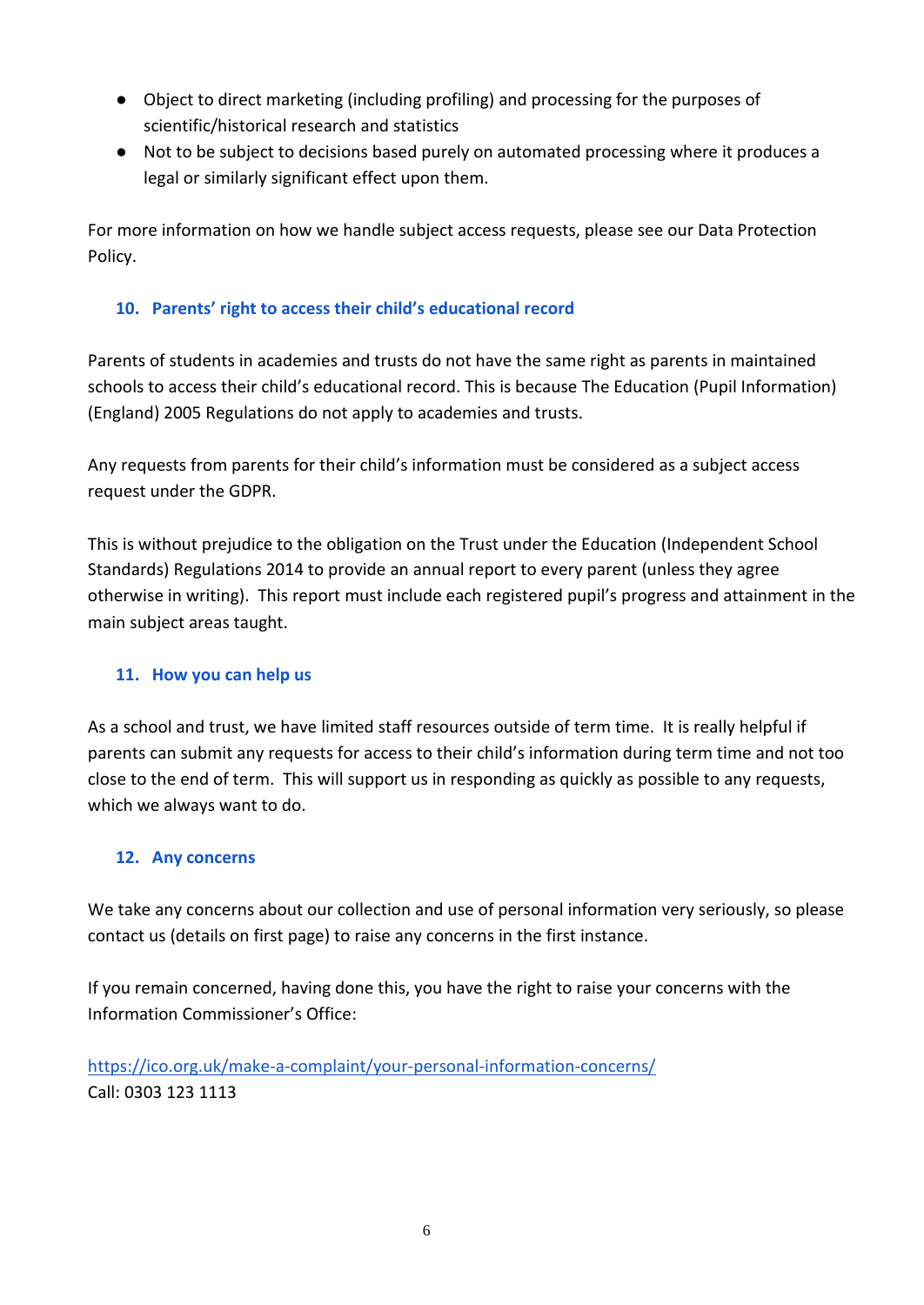#### <span id="page-6-0"></span>**13. Appendix One - Department for Education**

#### (Information provided by the DFE)

The Department for Education (DfE) collects personal data from educational settings and local authorities via various statutory data collections. We are required to share information about our pupils with the DfE, either directly or via our local authority for the purpose of those data collections.

For example, for the school census: section 3 of The Education (Information About Individual Pupils) (England) Regulations 2013.

All data is transferred securely and held by DfE under a combination of software and hardware controls, which meet the current government security policy framework.

#### **How Government uses your data**

The pupil data that we lawfully share with the DfE through data collections:

- underpins school funding, which is calculated based upon the numbers of children and their characteristics in each school.
- informs 'short term' education policy monitoring and school accountability and intervention (for example, school GCSE results or Pupil Progress measures).
- supports 'longer term' research and monitoring of educational policy (for example how certain subject choices go on to affect education or earnings beyond school)

#### **Data collection requirements**

To find out more about the data collection requirements placed on us by the Department for Education (for example via the school census) go to: <https://www.gov.uk/education/data-collection-and-censuses-for-schools>

#### **The National Pupil Database (NPD)**

Much of the data about pupils in England goes on to be held in the National Pupil Database (NPD).

The NPD is owned and managed by the Department for Education and contains information about pupils in schools in England. It provides invaluable evidence on educational performance to inform independent research, as well as studies commissioned by the Department.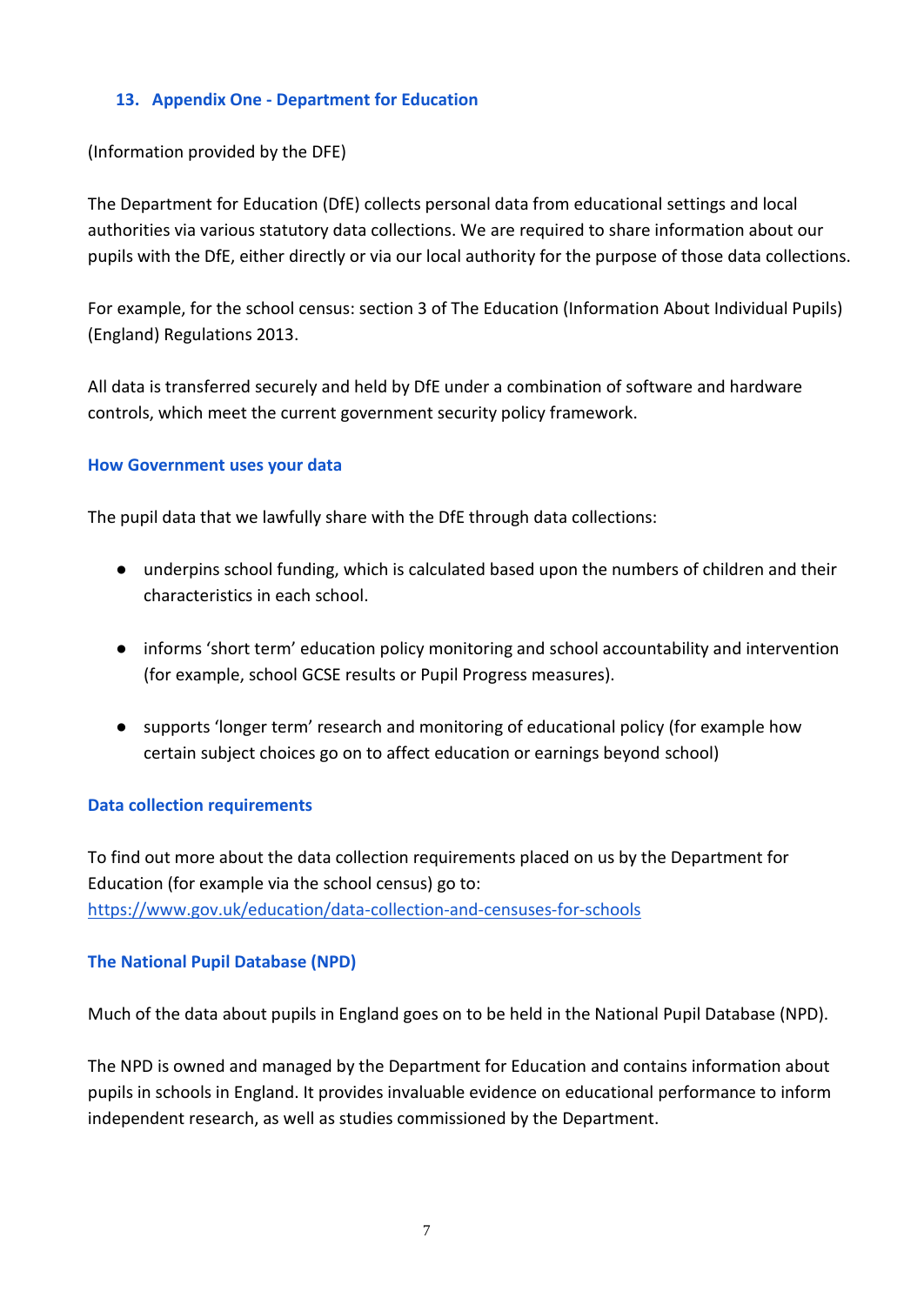It is held in electronic format for statistical purposes. This information is securely collected from a range of sources including schools, local authorities and awarding bodies.

To find out more about the NPD, go to: [https://www.gov.uk/government/publications/national](https://www.gov.uk/government/publications/national-pupil-database-user-guide-and-supporting-information)[pupil-database-user-guide-and-supporting-information](https://www.gov.uk/government/publications/national-pupil-database-user-guide-and-supporting-information)

## **Sharing by the Department**

The law allows the Department to share pupils' personal data with certain third parties, including:

- schools and local authorities
- researchers
- organisations connected with promoting the education or wellbeing of children in England
- other government departments and agencies
- organisations fighting or identifying crime

For more information about the Department's NPD data sharing process, please visit: <https://www.gov.uk/data-protection-how-we-collect-and-share-research-data>

Organisations fighting or identifying crime may use their legal powers to contact the DfE to request access to individual level information relevant to detecting that crime.

For information about which organisations the Department has provided pupil information, (and for which project) or to access a monthly breakdown of data share volumes with Home Office and the Police please visit the following website:

<https://www.gov.uk/government/publications/dfe-external-data-shares>

#### **How to find out what personal information DfE hold about you**

Under the terms of the Data Protection Act 2018, you are entitled to ask the Department:

- if they are processing your personal data
- for a description of the data they hold about you
- the reasons they're holding it and any recipient it may be disclosed to
- for a copy of your personal data and any details of its source

If you want to see the personal data held about you by the Department, you should make a 'subject access request'. Further information on how to do this can be found within the Department's personal information charter that is published at the address below: [https://www.gov.uk/government/organisations/department-for-education/about/personal](https://www.gov.uk/government/organisations/department-for-education/about/personal-information-charter)[information-charter](https://www.gov.uk/government/organisations/department-for-education/about/personal-information-charter)